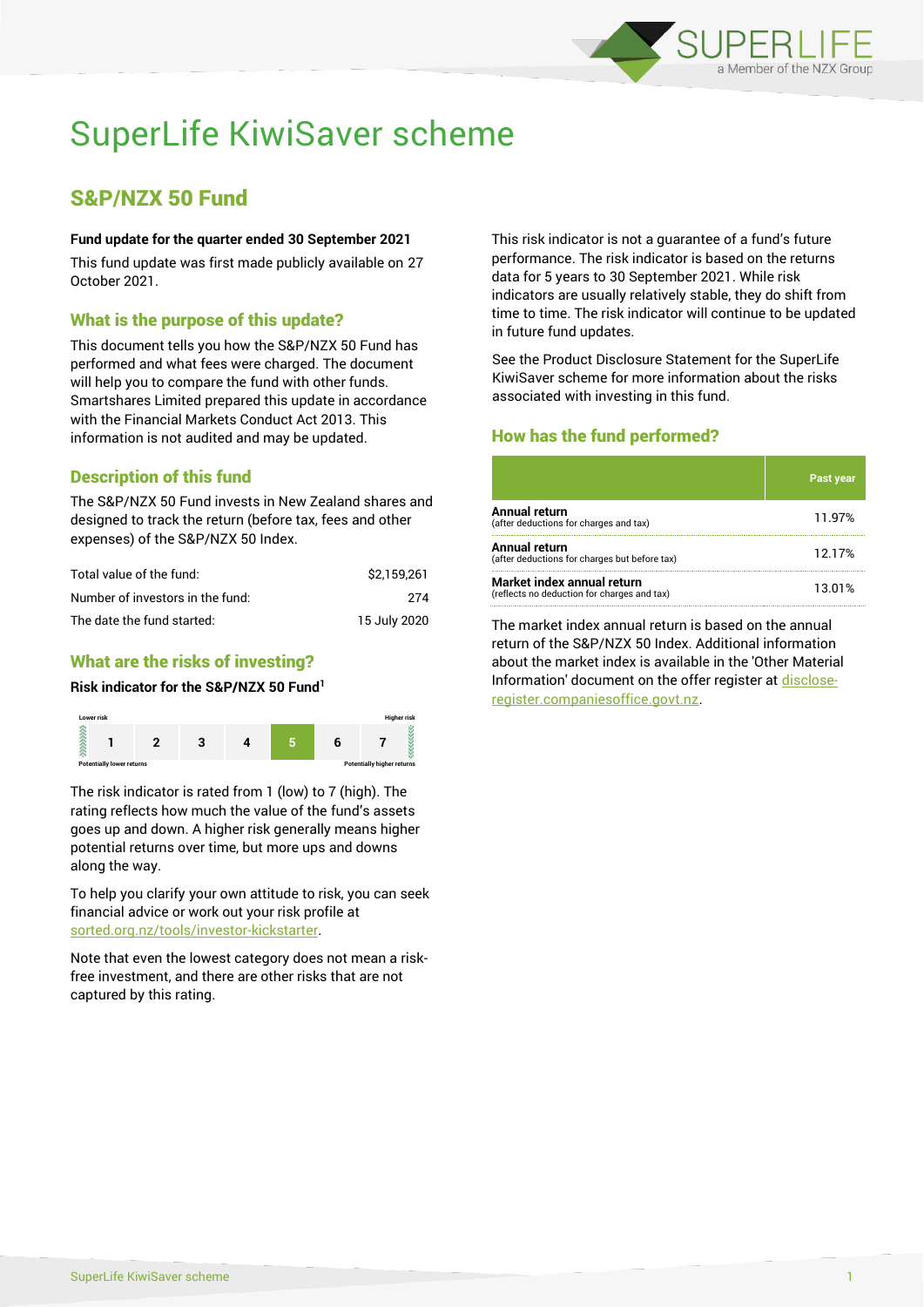

# What fees are investors charged?

Investors in the S&P/NZX 50 Fund are charged fund charges. These are as follows:

|                                                    | % per annum of fund's<br>net asset value |  |
|----------------------------------------------------|------------------------------------------|--|
| <b>Total fund charges</b>                          | 0.59%                                    |  |
| Which are made up of:                              |                                          |  |
| <b>Total management and administration charges</b> | 0.59%                                    |  |
| Including:                                         |                                          |  |
| Manager's basic fee                                | 0.58%                                    |  |
| Other management and<br>administration charges     | 0.01%                                    |  |
| Other charges                                      | Dollar amount per investor               |  |
| Administration fee                                 | з<br>\$30 per annum                      |  |

Investors may also be charged individual action fees for specific actions or decisions (for example, if an investor has a financial adviser and has agreed to pay a fee to the adviser for providing financial advice). See the Product Disclosure Statement for the SuperLife KiwiSaver scheme for more information about those fees.

The fees set out above include GST where applicable.

Small differences in fees and charges can have a big impact on your investment over the long term.

### Example of how this applies to an investor

Jess had \$10,000 in the fund at the start of the year and did not make any further contributions. At the end of the year, Jess received a return after fund charges were deducted of \$1,197 (that is 11.97% of her initial \$10,000). Jess paid other charges of \$30. This gives Jess a total return after tax of \$1,167 for the year.

#### What does the fund invest in?

#### **Actual investment mix**

This shows the types of assets that the fund invests in.



#### **Target investment mix**

This shows the mix of assets that the fund generally intends to invest in.

| <b>Asset Category</b>        | <b>Target asset mix</b> |
|------------------------------|-------------------------|
| Cash and cash equivalents    |                         |
| New Zealand fixed interest   |                         |
| International fixed interest |                         |
| Australasian equities        | 100.00%                 |
| International equities       |                         |
| Listed property              |                         |
| Unlisted property            |                         |
| Commodities                  |                         |
| Other                        |                         |